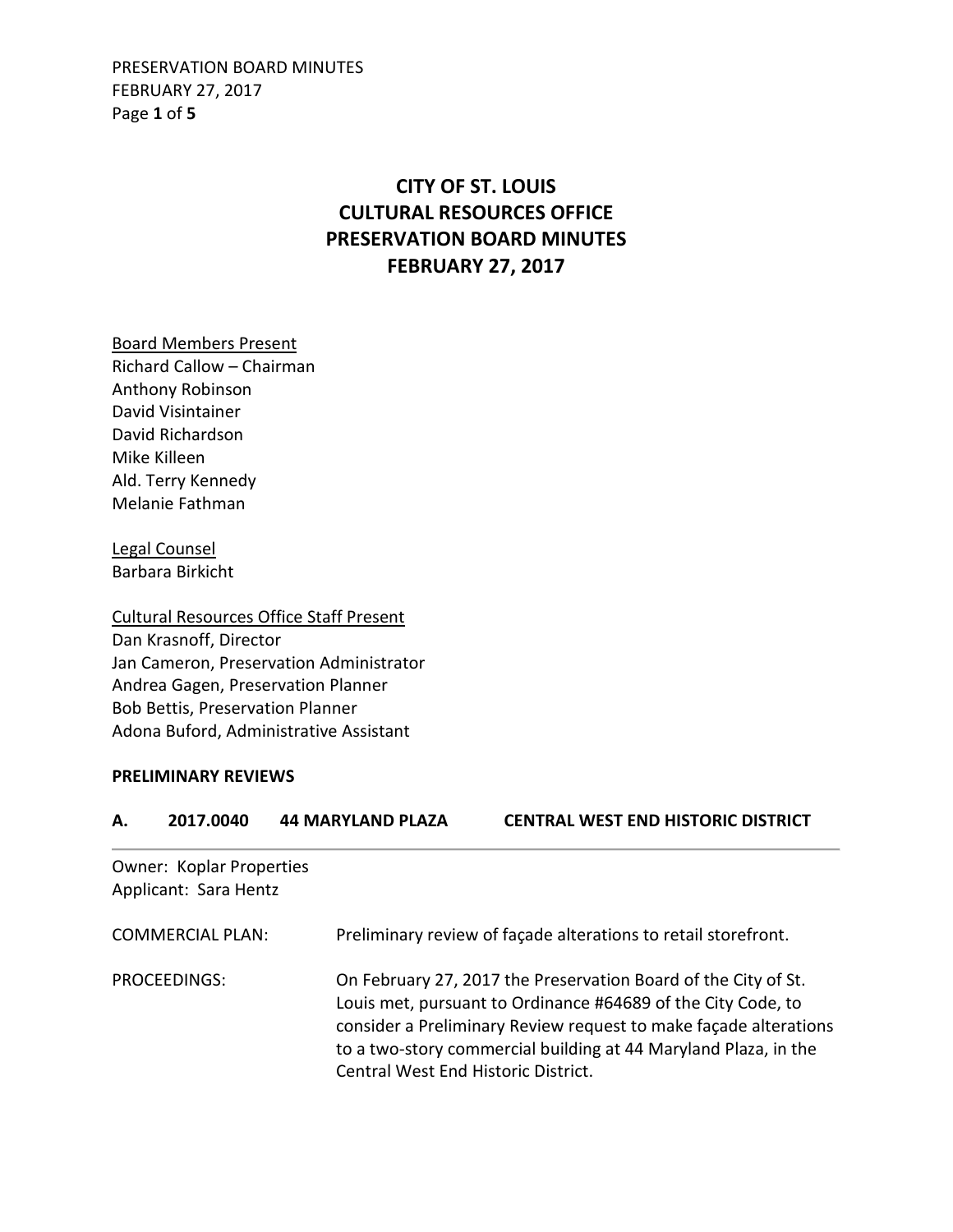PRESERVATION BOARD MINUTES FEBRUARY 27, 2017 Page **2** of **5**

> Ms. Sara Hentz submitted the application on behalf of the building owner, Koplar Properties.

Board members Richard Callow (Chairman), Michael Killeen, Erin Wright, Melanie Fathman, David Richardson and Alderman Terry Kennedy were present for the testimony for this agenda item. Board member Anthony Robinson entered during the first applicant's testimony.

Jan Cameron of the Cultural Resources Office made a presentation that examined the sections of City Ordinance #61177, which sets forth standards for repair and rehabilitation of historic commercial buildings in the Central West End Historic District.

She noted that the proposed alterations were not in compliance with these standards and, in the case of the storefront alterations, were not reversible. Ms. Cameron submitted a letter of opposition to the proposal from Mr. James Dwyer, Chair of the Central West End Planning & Development Committee.

Bob Koplar, the building owner, testified in support of the project. He stated that his company had invested substantially in the rehab of all this building and the two adjacent buildings in Maryland Plaza and in the fountain work which had attracted notable commercial entities to the historic district. He stated that the proposed tenant represented a unique opportunity for St. Louis to have an up-and-coming retail establishment that had stores in major U.S. cities, and it would have a transformative effect upon the Central West End and the City. He said that 44 Maryland Plaza was a "black hole" and some changes were necessary in order for retail to survive in that location. Mr. Koplar stated that contrary to the plans previously submitted, they were reducing the area of the openings being enlarged. He stated that the prospective tenant would prefer the changes be made, but could not definitely say that they would not locate here if they were not approved. Mr. Koplar also stated that the owner and the tenant felt the grills proposed for the second story were important, but were willing to stipulate that they would be removed at the end of the lease.

James Dwyer, Chair of the CWE Planning & Development Committee, spoke against the proposal. He read his letter, previously submitted, into the record. Mr. Dwyer stated that he had looked at other locations for the tenant and all were not mallfront designs, but several were adapted to historic buildings and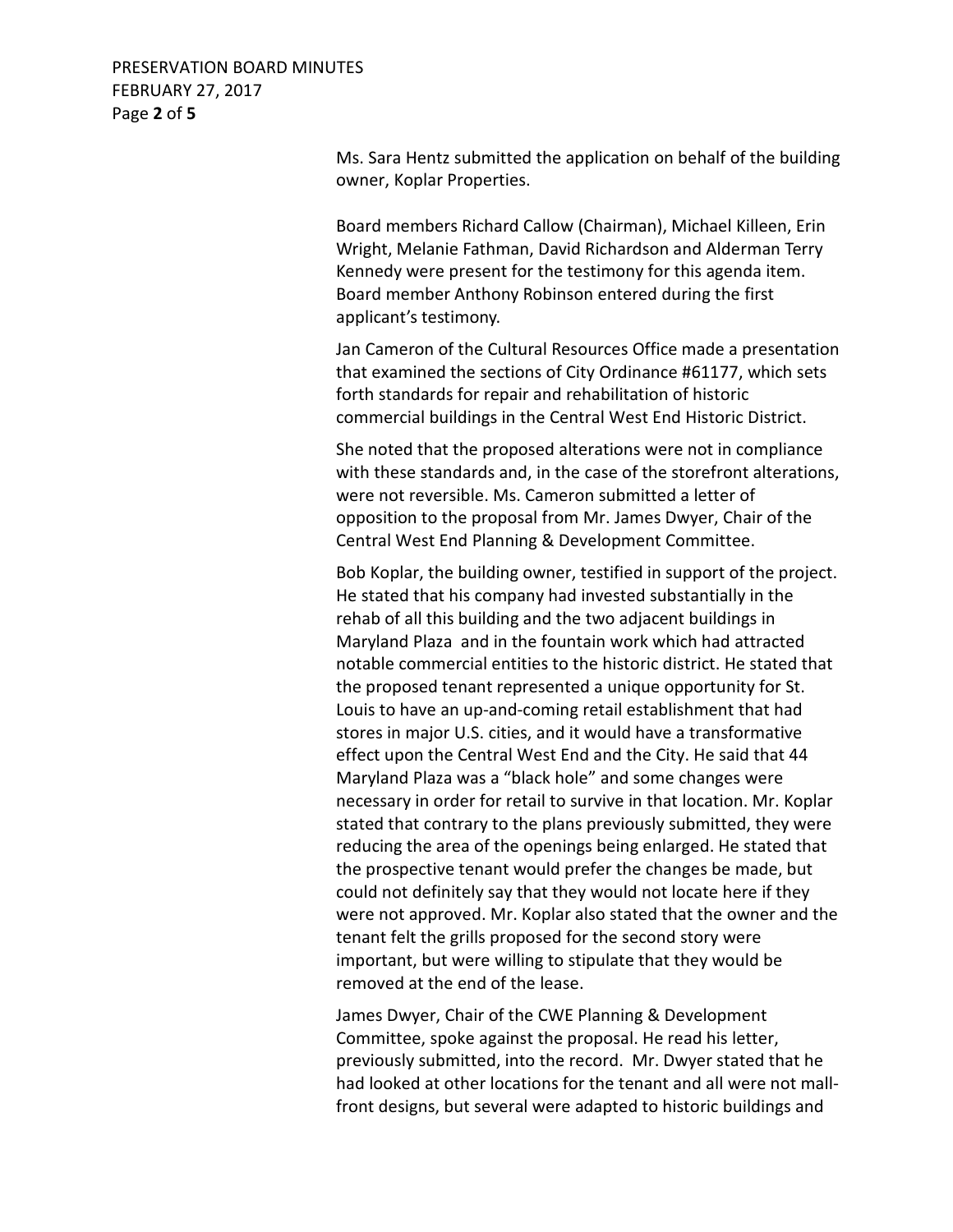## PRESERVATION BOARD MINUTES FEBRUARY 27, 2017 Page **3** of **5**

he could see no reason for them not to do so here. In response to a question from Board Member Robinson, he stated that the Committee had three main areas of concern: the shutters; the height of the bulkheads; and the muntins for the shop windows, but were willing to support increasing the height of the entry. Erin Ross, of Suit Supply, testified in support of the project. She stated that in response to some early comments, they had made revisions to make the changes to the façade more subtle. They had agreed to keep the horizontal dimensions of the shop windows and door, and were lowering the bulkheads about 1-1/2 feet; that it was not a branding decision, but a marketing one to make a more enticing retail space. Ms. Ross also stated that several of the glass tiles beneath the shop windows were damaged and might indicate structural concerns so it might be better to reduce the sill height. She also testified that the damage to the window frames from the grills would be repaired and indicated that their design team felt very strongly about the shop window mullions but she suggested that they would stipulate they be removed at the end of the lease. Mr. Dwyer stated his committee's concern about the precedent of accepting the alterations because they would only be temporary; and repeated that the standards require that historic facades are to be maintained. FINDINGS OF FACTS: The Preservation Board found that: • 44 Maryland Plaza is a contributing resource to the Central West End Local Historic District; • The proposed alterations would diminish the historic character of the building and detract from its Streamline Modern style; • Alterations to the storefront will not be reversible. The mounting method proposed for the grills or panels at the second story windows will have no permanent impact upon the historic glass façade; • It appears that in other cities, the proposed tenant has sustained a successful business within existing structures without the necessity of such substantial alterations to historic buildings.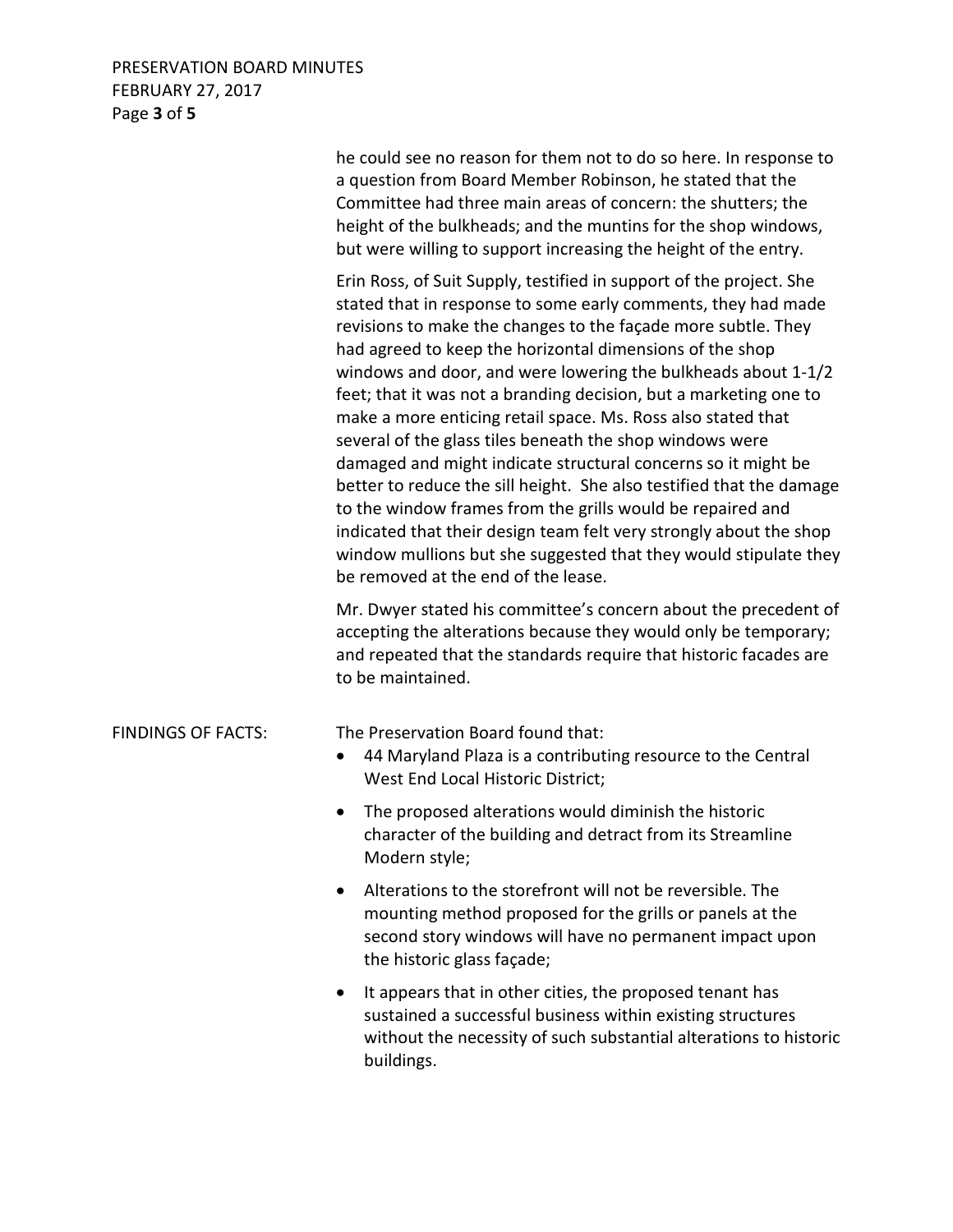BOARD ACTION: It was the decision of the Preservation Board to withhold approval of the Preliminary Review at this time as the proposed storefront alterations do not comply with the Central West End Local Historic District standards. The motion was made by Board Member David Richardson. Mr. Robinson seconded the motion. The motion passed unanimously.

### **APPEALS OF DENIALS**

#### **B. 2016.1799 48 WASHINGTON TERRACE CENTRAL WEST END HISTORIC DIST.**

Owner: Thomas M. Ward Applicant: Patriot Sunrooms and Home Solutions

| <b>RESIDENTIAL PLAN:</b> | Appeal of a denial of a building permit application to install a<br>prefabricated metal sunroom on the rear.                                                                                                                                                                                                                                                                                                                           |
|--------------------------|----------------------------------------------------------------------------------------------------------------------------------------------------------------------------------------------------------------------------------------------------------------------------------------------------------------------------------------------------------------------------------------------------------------------------------------|
| <b>PROCEEDINGS:</b>      | On February 27, 2017, the Preservation Board of the City of St.<br>Louis met, pursuant to Ordinance #64689 of the City Code, to<br>consider an appeal of the Director's Denial of a building permit<br>application to install a sunroom, at 48 Washington Terrace, in<br>the Central West End Certified Local Historic District and the<br>Kingsbury-Washington Terrace Landmark Historic District. The<br>owner submitted the appeal. |
|                          | Board members Richard Callow, Mike Killeen, David Richardson,<br>Anthony Robinson, Erin Wright, and Melanie Fathman were<br>present for the testimony for this agenda item. Alderman<br>Kennedy was not present for this portion of the hearing.                                                                                                                                                                                       |
|                          | Andrea Gagen, of the Cultural Resources Office, made a<br>presentation that examined the sections of City Ordinance<br>#69423, which sets forth the standards for residential buildings in<br>the Central West End Local Historic District and City Ordinance<br>#56581 governing the Kingsbury-Washington Terrace Landmark<br>Historic District.                                                                                      |
|                          | Ms. Gagen entered into the record certified copies of Ordinances<br>#64689, as amended by #64925, #69423 and #56581, the Board<br>Agenda, the PowerPoint presentation for 48 Washington Terrace<br>and the building permit application.                                                                                                                                                                                                |
|                          | The applicant, Joe Scognomiglio of Patriot Sunrooms, spoke on the<br>owner's behalf. Michael T. Ward, the owner, also spoke on his<br>own behalf.                                                                                                                                                                                                                                                                                      |